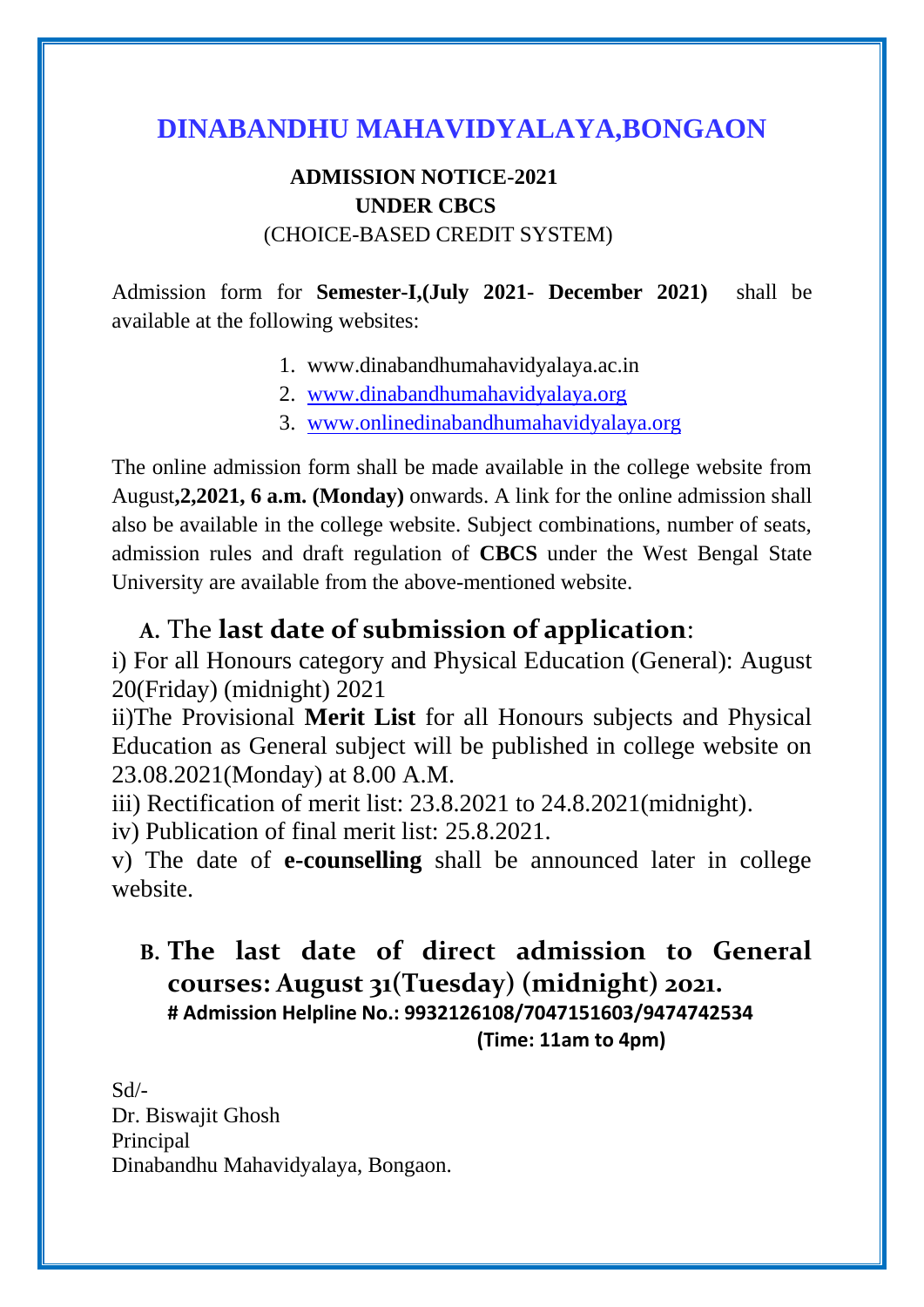# **DINABANDHU MAHAVIDYALAYA,BONGAON**

#### **ADMISSION NOTICE SEMESTERS-I (HONOURS & GENERAL COURSES) CBCS :2021-2022**

Online filling up of forms for admission to Honours and General courses at the undergraduate level shall be available at the portal [www.onlinedinabandhumahavidyalaya.org](http://www.onlinedinabandhumahavidyalaya.org/) and the college websites [www.dinabandhumahavidyalaya.ac.in](http://www.dinabandhumahavidyalaya.ac.in/) and www.dinabandhumahavidyalaya.org.

- **1.** A sample filled-up application form is available at the website.
- **2.** All application forms have to be filled up online. No application form will be physically distributed and / or received by the office of this college.
- **3.** After submission of application form, print the application form and make payment only by net banking/debit /credit card and print the payment receipt. **Please note that no cash payment at Bank will be accepted.**
- **4.** All details, including admission rules, eligibility criteria for admission in Honours, number of seats in different subjects, subject combinations, application fee, etc. are available in the online admission portal.
- **5.** a) A student can opt for a maximum of **three** Honours subjects in one single application form.
	- b) A student can opt for a maximum of one General course combination in one single application.
- **6.** Merit lists of Honours subjects and General (only in Physical Education) will be available at the website [www.dinabandhumahavidyalaya.ac.in](http://www.dinabandhumahavidyalaya.ac.in/).
- **7.** a) All the admissions in Honours courses and Physical Education of General course shall be done through e-counselling. Dates of ecounselling shall be notified on the college website and by text SMS from time to time.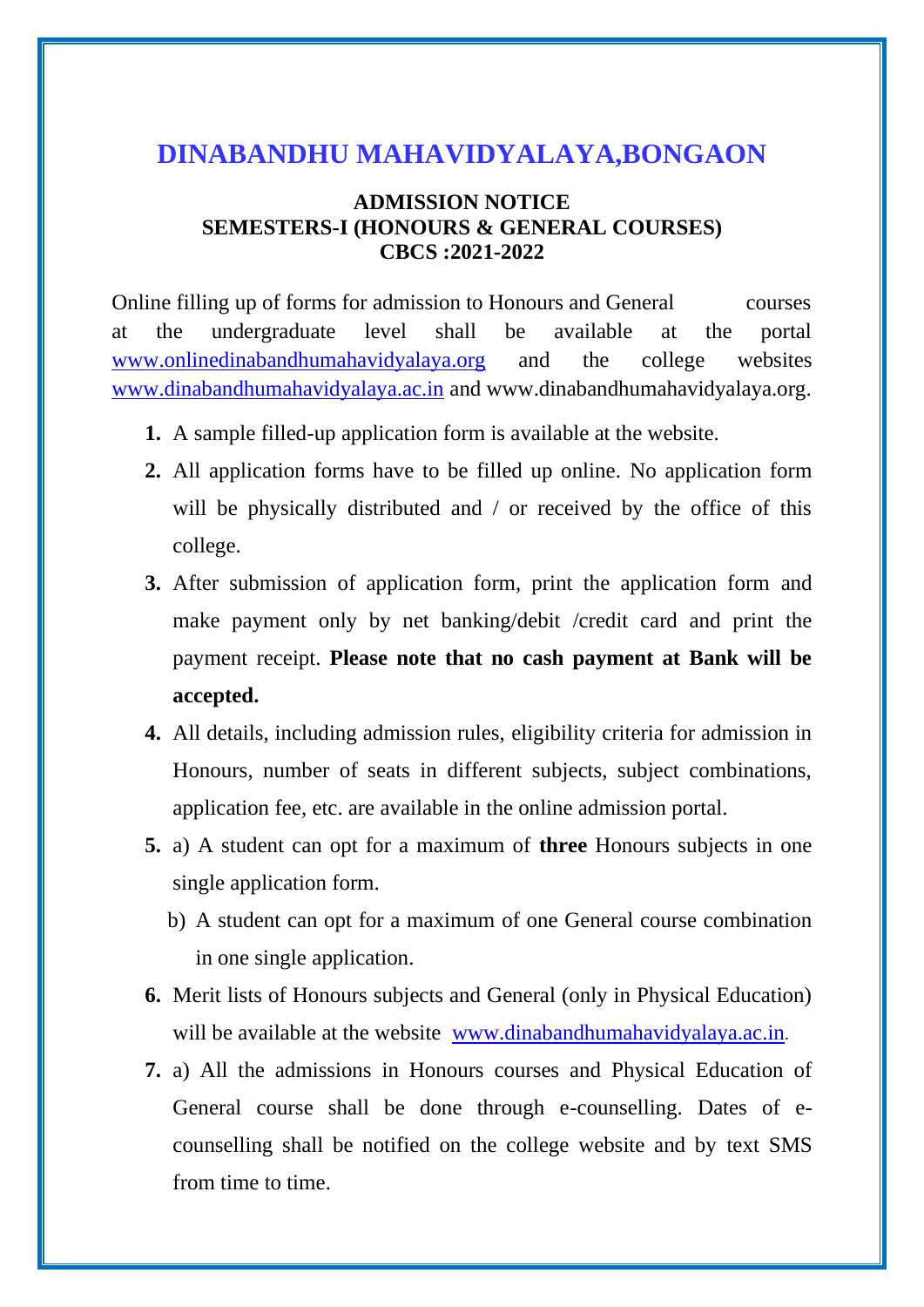b) If a candidate fails to submit the admission fee within the stipulated time mentioned in the e-counselling part, shall have his or her name replaced by names of eligible candidates from the subsequent list.

- **8.** For students of General Courses the direct admission shall be done. The candidate shall have to submit the admission fees immediately at the time of filling up the forms.
- **9.** A username and password and list of subject combinations shall be generated at the time submitting the filled up admission form online.
- **10.**The candidate will be able to download the fee slip seven days prior to the commencing to classes from the link available in college website.
- **11.**The candidate shall have to submit all the following documents at the time of verification (which will be notified later) of his/her fee slip and shall have to produce all necessary documents in original.
	- a) Payment Challan,
	- b) Mark-sheet of the last qualifying examination (in original),
	- c) Admit card of Madhyamik or equivalent exam. (Proof of date of birth)
	- d) Caste certificate (if any, in original),
	- e) Disability certificate (if any, in original),
	- f) School leaving certificate (in original),
	- g) Proof of residence (voter ID, ration card or Aadhaar Card, in original),
	- h) Aadhaar Card (Mandatory).
	- i) Printout of the application form
	- j) H.S. Registration.

**12.**The candidate shall have to collect his / her identity cardfrom the college office by producing the fee slip along with the bank receipt and by getting the same authenticated.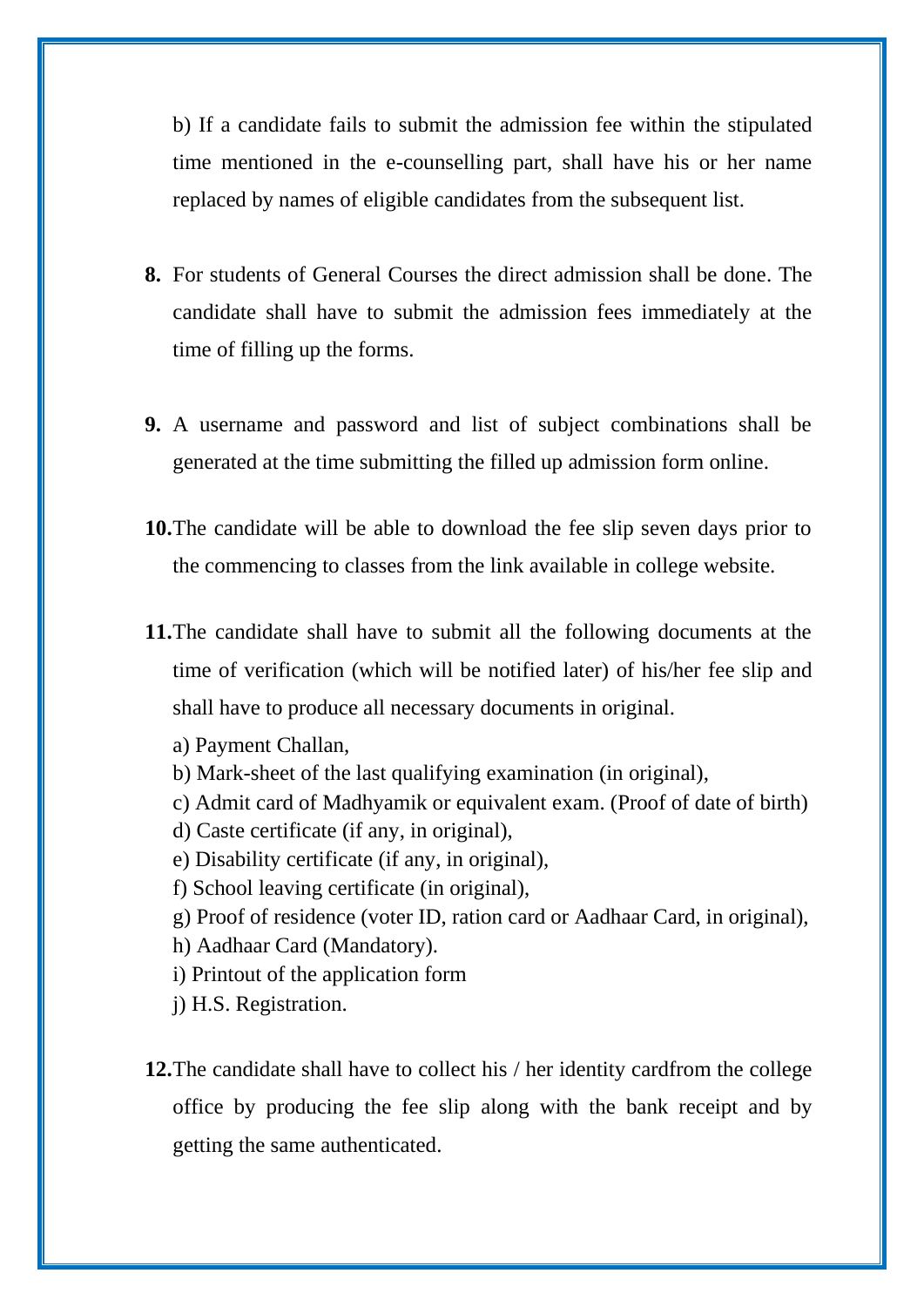| A)B.A. (Honours):        |                    |                   |                            |                     |  |
|--------------------------|--------------------|-------------------|----------------------------|---------------------|--|
| i) Bengali-BNGA          | ii) Education-EDCA |                   | iii) English-ENGA          |                     |  |
| iv) History-HISA         | v) Philosophy-PHIA |                   | vi) Political Science-PLSA |                     |  |
| vii) Sanskrit-SANA       |                    |                   |                            |                     |  |
| B) B.Sc. (Honours):      |                    |                   |                            |                     |  |
| i) Anthropology-ANTA     |                    | ii) Botany-BOTA   |                            | iii) Chemistry-CEMA |  |
| iv)Computer Science-CMSA |                    | v) Economics-ECOA |                            | vi)Geography-GEOA   |  |
| vii)Mathematics-MTMA     |                    | viii)Physics-PHSA |                            | ix) Zoology-ZOOA    |  |
| C) B.Com.(Honours):      |                    |                   |                            | i)Accountancy(FACA) |  |

**13.** Subjects offered by the college in B.A., B.Sc., B.Com. Honours Courses:

### **14. Admission Eligibility Criteria:**

The eligibility criteria, as stipulated by the West Bengal State University, for admission to first year regular Honours courses, are as follows:

a) For **General category** students:

i) A **minimum of 50 % marks in the aggregate and 45 % in the subject or related subject** at the previous qualifying examination.

#### OR

ii) **At least 55% marks in the subject or related subject** at the previous qualifying examination.

b) For **SC or ST** category students:

i) A minimum of **40 % marks in the aggregate and 40 % marks in the subject or related subjects** at the previous qualifying examination.

\*\* For Honours course merit marks calculation formula:

### **Merit Marks = Marks of best four subjects + Honours subject mark**

**Four of the best marks** scored by the candidate concerned in the HS level shall be considered. Marks scored in *Environmental Study* shall NOT be included in calculation.

Merit points for a subject which the student has opted for but has not qualified in the HS Examination shall be calculated as "0".